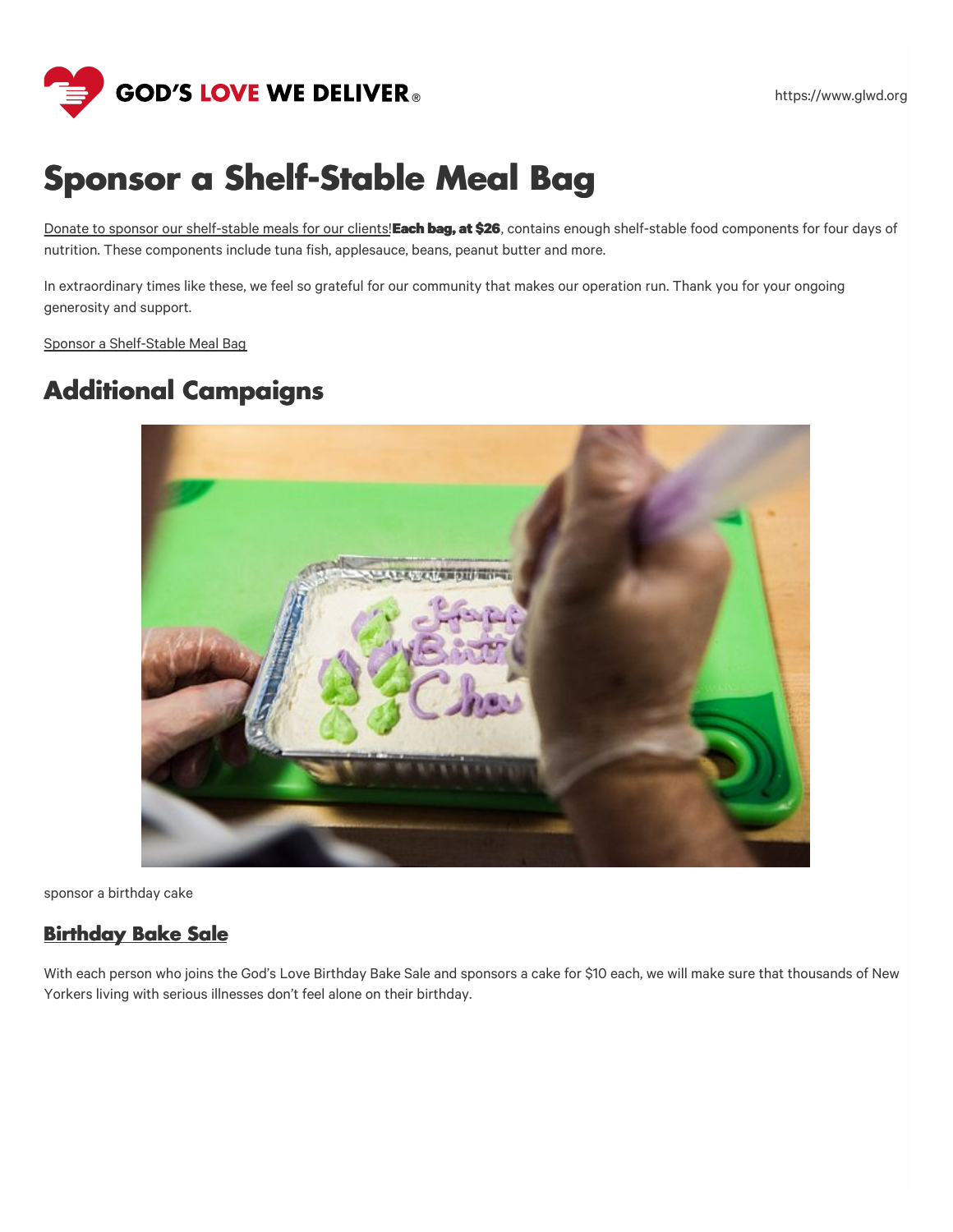

sponsor a Holiday Meal

### **[Celebrate](https://www.glwd.org/donate/ways-to-give/current-campaigns/celebrate-with-a-plate/) With a Plate**

Our special holiday meals are delivered with love, to make sure that each and every one of our sick clients knows that someone cares. Share the spirit of the season, and please sponsor a holiday meal today!



Sponsor breakfasts for a client's child

## **Make [Breakfast](https://www.glwd.org/donate/ways-to-give/current-campaigns/make-breakfast-count/) Count**